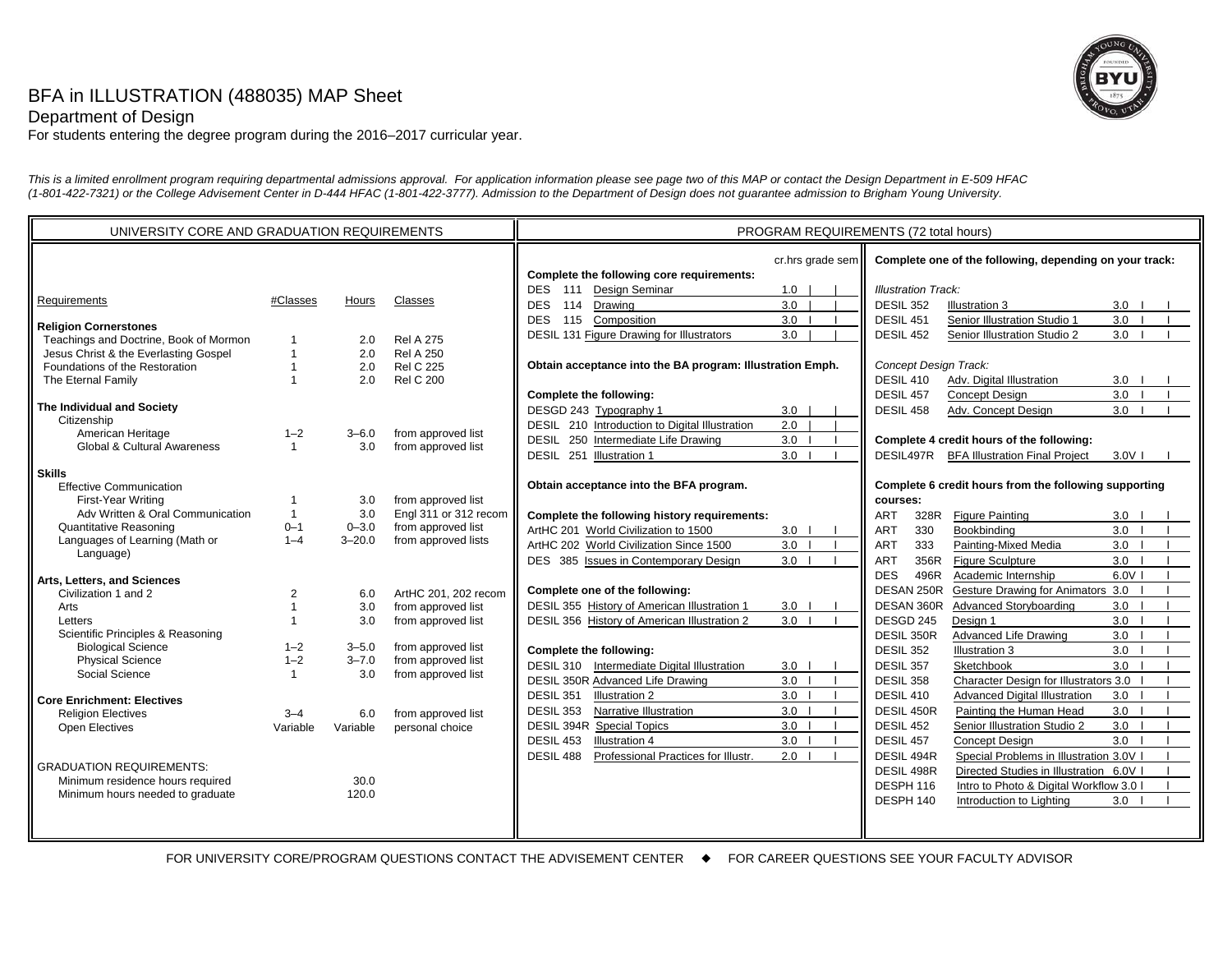# BFA in ILLUSTRATION (488035) 2016–2017

**JUNIOR YEAR**

**Total Hours 15.0**

**ILLUSTRATION TRACK**

| Suggested Sequence or Courses:          |      | <b>ILLUSIRATION TRACK</b><br><b>JUNIOR YEAR</b> |      |
|-----------------------------------------|------|-------------------------------------------------|------|
| <b>FRESHMAN YEAR</b>                    |      | 5th Semester                                    |      |
| 1st Semester                            |      | DESIL 310                                       | 3.0  |
| First-year Writing or American Heritage | 3.0  | <b>DESIL 351</b>                                | 3.0  |
| Religion Cornerstone course             | 2.0  | <b>DESIL 353</b>                                | 3.0  |
| <b>DES 111</b>                          | 1.0  | General Education courses,                      |      |
| <b>DES 114</b>                          | 3.0  | university requirements,                        |      |
| <b>DES 115</b>                          | 3.0  | and/or general electives                        | 6.0  |
| General Education courses,              |      | <b>Total Hours</b>                              | 15.0 |
| university requirements,                |      |                                                 |      |
| and/or general electives                | 3.0  | 6th Semester                                    |      |
| <b>Total Hours</b>                      | 15.0 | DESIL 350R                                      | 3.0  |
|                                         |      | DESIL 352                                       | 3.0  |
| 2nd Semester                            |      | <b>DESIL 355/356</b>                            | 3.0  |
| American Heritage or First-year Writing | 3.0  | <b>DES 385</b>                                  | 3.0  |
| Religion Cornerstone course             | 2.0  | General Education courses,                      |      |
| DESIL 131                               | 3.0  | university requirements,                        |      |
| General Education courses,              |      | and/or general electives                        | 3.0  |
| university requirements,                |      | <b>Total Hours</b>                              | 15.0 |
| and/or general electives                | 7.0  |                                                 |      |
| <b>Total Hours</b>                      | 15.0 | <b>SENIOR YEAR</b>                              |      |
|                                         |      | 7th Semester                                    |      |
| <b>SOPHOMORE YEAR</b>                   |      | DESIL 451                                       | 3.0  |
| 3rd Semester                            |      | <b>DESIL 453</b>                                | 3.0  |
| ArtHC 201                               | 3.0  | DESIL 488                                       | 2.0  |
| DESGD 243                               | 3.0  | DESIL 497R                                      | 1.0  |
| <b>DESIL 250/251</b>                    | 3.0  | <b>DES 394R</b>                                 | 3.0  |
| General Education courses,              |      | General Education courses,                      |      |
| university requirements,                |      | university requirements,                        |      |
| and/or general electives                | 6.0  | and/or general electives                        | 3.0  |
| <b>Total Hours</b>                      | 15.0 | <b>Total Hours</b>                              | 15.0 |
| 4th Semester                            |      | 8th Semester                                    |      |
| ArtHC 202                               | 3.0  | <b>DESIL 452</b>                                | 3.0  |
| <b>DESIL 210</b>                        | 2.0  | DESIL 497R                                      | 3.0  |
| <b>DESIL 250/251</b>                    | 3.0  | Support electives                               | 6.0  |
| General Education courses,              |      | General Education courses,                      |      |
| university requirements,                |      | university requirements,                        |      |
| and/or general electives                | 7.0  | and/or general electives                        | 3.0  |
| <b>Total Hours</b>                      | 15.0 | <b>Total Hours</b>                              | 15.0 |

5th Semester  $\overline{DESIL}$  310 3.0 DESIL 351 3.0 DESIL 353 3.0 Support elective 3.0 General Education courses, university requirements, and/or general electives 3.0 **Total Hours 15.0**6th Semester DESIL 350R 3.0 DESIL 355/356 3.0 DES 385 3.0  $3.0$ Support elective General Education courses, university requirements, and/or general electives 3.0 **Total Hours 15.0SENIOR YEAR**7th Semester $\overline{\text{DESIL 394R}}$  3.0 DESIL 453 3.0 DESIL 457 3.0 DESIL 488 2.0DESIL 497R 1.0General Education courses, university requirements, and/or general electives 3.0<br> **al Hours** 15.0  $Total Hours$ <u>8th Semester</u> DESIL 410 3.0 DESIL 458 3.0 DESIL 497R 3.0 General Education courses, university requirements, and/or general electives 6.0<br> **al Hours** 15.0

**CONCEPT DESIGN TRACK**

**Complete either the Illustration Track or the Concept Design Track. See next two columns:**

*Suggested Sequence of Courses:*

**Note:** This degree program requires a minimum of 120 hours for graduation. Students are encouraged to complete an average of 15 credit hours each semester or 30 credit hours each year, which could include spring and/or summer term. Taking fewer credits substantially increases the cost and the number of semesters to graduate.

College of Fine Arts & Communications Advisement Center D-444 Harris Fine Arts Center Brigham Young University Provo, UT 84602 Telephone: (801) 422-3777

Department of Design E-509 HFAC Brigham Young University Provo, UT 84602-6414 Telephone: (801) 422-7321